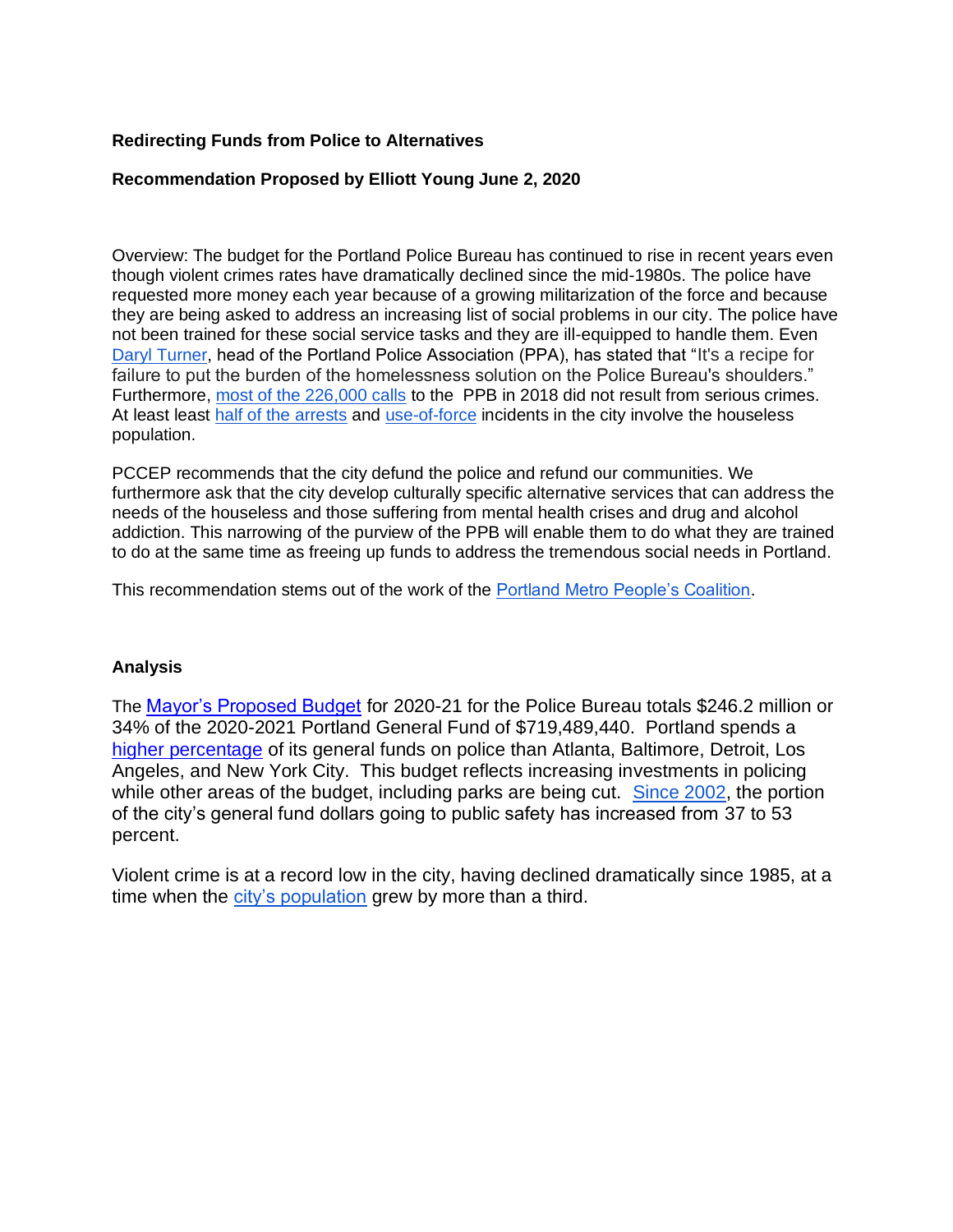

#### Portland Police Bureau, Oregon: **Index - Violent**

Violent Crime in Portland, 1960-2018 per 100,000 in population. UCR FBI data available at jacobdkaplan.com.

Similarly, all crimes have declined dramatically since the mid-1980s. Currently the level of crime in Portland is as low as it has been for the past fifty years.

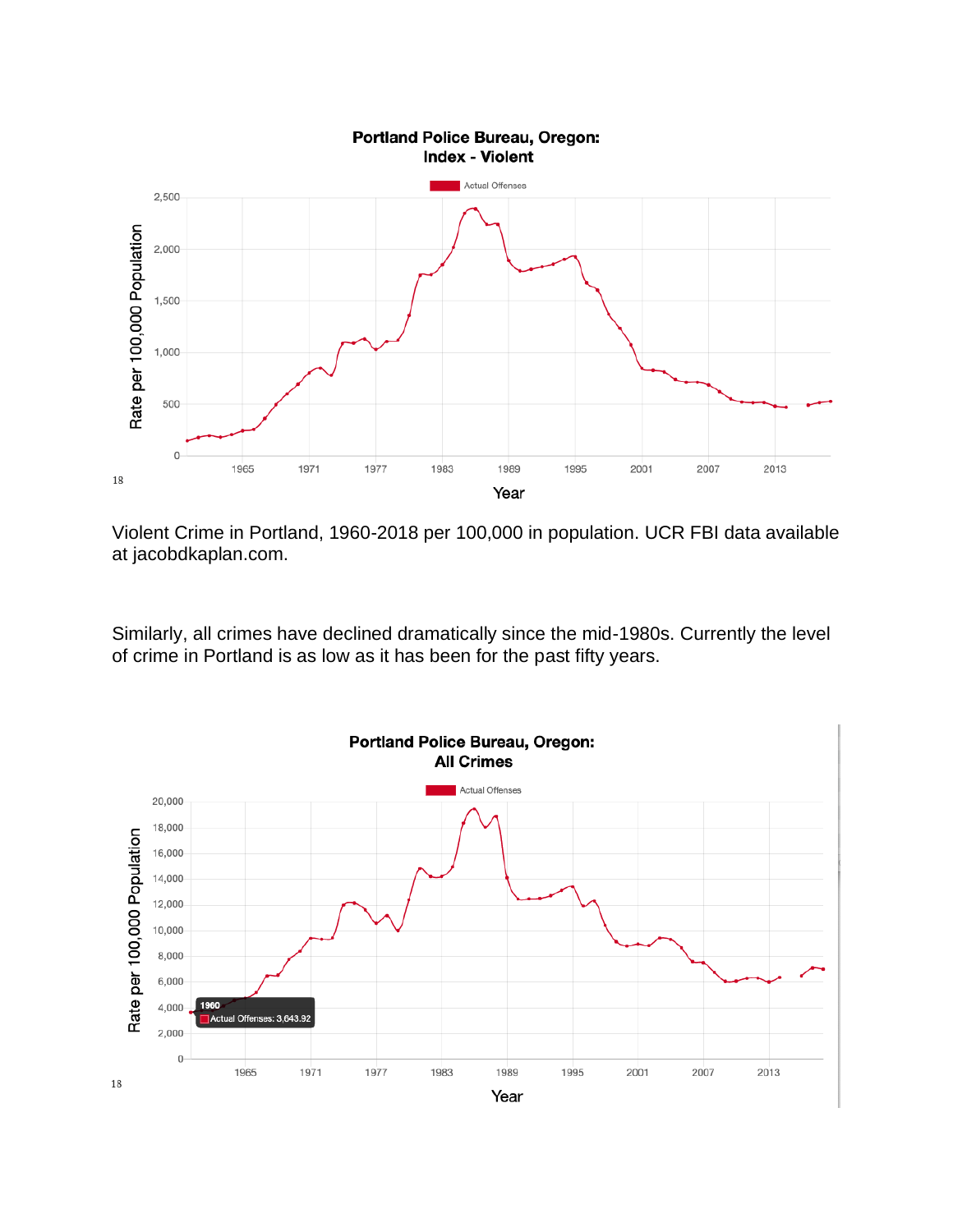All Crime in Portland, 1960-2018 per 100,000 in population. UCR FBI data available at jacobdkaplan.com.

In the last five years, [PPB data](https://www.portlandoregon.gov/police/71978) reveals that the total number of criminal offenses has remained flat.

# **Offense Count by Month**



[PPB Data Dashboard,](https://www.portlandoregon.gov/police/71978) Monthly Neighborhood Offense Statistics, May 2015-April 2020.

# **Alternatives**

The [Portland Street Response](https://www.oregonlive.com/news/2019/11/portland-street-response-homeless-first-responders-to-start-in-2020-after-council-oks-proposal.html) pilot project was an effort to address the needs of homeless people by trained social workers rather than policing. Unfortunately this pilot program was [delayed indefinitely](https://www.oregonlive.com/portland/2020/05/portlands-homeless-first-responder-pilot-delayed-indefinitely-by-coronavirus.html) due to COVID-19. We need much bolder efforts to address the social needs of our community with social programs rather than increased policing.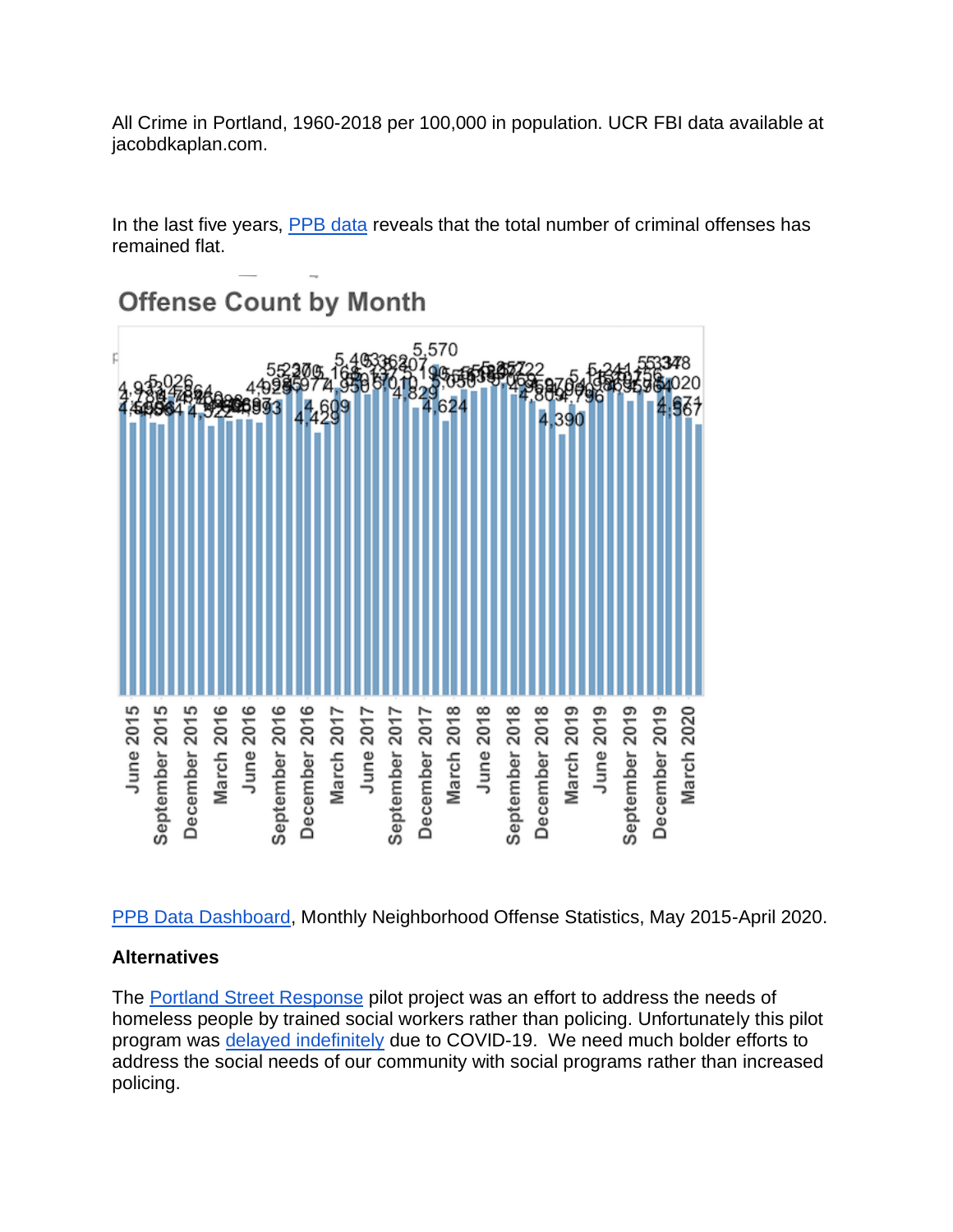There is a [nationwide movement](https://theintercept.com/2020/05/29/george-floyd-minneapolis-police-reform/) that has reckoned with the reality that [criminal justice](https://www.theguardian.com/commentisfree/2020/may/31/the-answer-to-police-violence-is-not-reform-its-defunding-heres-why)  [reform](https://www.theguardian.com/commentisfree/2020/may/31/the-answer-to-police-violence-is-not-reform-its-defunding-heres-why) efforts over the past two decades have [failed to reduce police violence](https://nyti.ms/2XQedDQ) or the disproportionate policing of communities of color. Rather than continue to propose reforms that we already know do not work, we believe that redirecting resources from the police to helping solve the root causes of social problems will be more effective and will ultimately create better relations between the police and the community.

# **Sources:**

[https://www.oregonlive.com/portland/2018/07/portland\\_police\\_union\\_leader\\_s.html](https://www.oregonlive.com/portland/2018/07/portland_police_union_leader_s.html)

[https://www.wweek.com/news/city/2019/11/27/he-city-of-portland-wants-to-change-the](https://www.wweek.com/news/city/2019/11/27/he-city-of-portland-wants-to-change-the-way-it-responds-to-911-calls-public-safety-unions-are-hopping-mad/)[way-it-responds-to-911-calls-public-safety-unions-are-hopping-mad/](https://www.wweek.com/news/city/2019/11/27/he-city-of-portland-wants-to-change-the-way-it-responds-to-911-calls-public-safety-unions-are-hopping-mad/)

[https://www.oregonlive.com/portland/2018/07/portland\\_mayor\\_ted\\_wheeler.html#:~:text](https://www.oregonlive.com/portland/2018/07/portland_mayor_ted_wheeler.html#:~:text=Half%20the%20arrests%20in%20Portland%20last%20year%20were%20of%20homeless,says%20that%E2%80%99s%20a%20problem&text=But%20last%20year%2C%20one%20in,The%20Oregonian%2FOregonLive%20has%20found) [=Half%20the%20arrests%20in%20Portland%20last%20year%20were%20of%20homel](https://www.oregonlive.com/portland/2018/07/portland_mayor_ted_wheeler.html#:~:text=Half%20the%20arrests%20in%20Portland%20last%20year%20were%20of%20homeless,says%20that%E2%80%99s%20a%20problem&text=But%20last%20year%2C%20one%20in,The%20Oregonian%2FOregonLive%20has%20found) [ess,says%20that%E2%80%99s%20a%20problem&text=But%20last%20year%2C%20o](https://www.oregonlive.com/portland/2018/07/portland_mayor_ted_wheeler.html#:~:text=Half%20the%20arrests%20in%20Portland%20last%20year%20were%20of%20homeless,says%20that%E2%80%99s%20a%20problem&text=But%20last%20year%2C%20one%20in,The%20Oregonian%2FOregonLive%20has%20found) [ne%20in,The%20Oregonian%2FOregonLive%20has%20found.](https://www.oregonlive.com/portland/2018/07/portland_mayor_ted_wheeler.html#:~:text=Half%20the%20arrests%20in%20Portland%20last%20year%20were%20of%20homeless,says%20that%E2%80%99s%20a%20problem&text=But%20last%20year%2C%20one%20in,The%20Oregonian%2FOregonLive%20has%20found)

<https://www.portlandoregon.gov/police/article/695167>

https://www.portlandpeoplescoalition.org/

<https://www.portlandoregon.gov/cbo/article/760527>

[https://populardemocracy.org/news/publications/freedom-thrive-reimagining-safety](https://populardemocracy.org/news/publications/freedom-thrive-reimagining-safety-security-our-communities?fbclid=IwAR1qJx2J_A8fBoigjdlgBQo4kk5gGqDERZmYO9MtW0xOcgBK71H6g05M3b8)[security-our](https://populardemocracy.org/news/publications/freedom-thrive-reimagining-safety-security-our-communities?fbclid=IwAR1qJx2J_A8fBoigjdlgBQo4kk5gGqDERZmYO9MtW0xOcgBK71H6g05M3b8)[communities?fbclid=IwAR1qJx2J\\_A8fBoigjdlgBQo4kk5gGqDERZmYO9MtW0xOcgBK7](https://populardemocracy.org/news/publications/freedom-thrive-reimagining-safety-security-our-communities?fbclid=IwAR1qJx2J_A8fBoigjdlgBQo4kk5gGqDERZmYO9MtW0xOcgBK71H6g05M3b8) [1H6g05M3b8](https://populardemocracy.org/news/publications/freedom-thrive-reimagining-safety-security-our-communities?fbclid=IwAR1qJx2J_A8fBoigjdlgBQo4kk5gGqDERZmYO9MtW0xOcgBK71H6g05M3b8)

<https://www.portlandoregon.gov/omf/article/336104>

[https://jacobdkaplan.com/crime.html#state=Oregon&agency=Portland%20Police%20Bu](https://jacobdkaplan.com/crime.html#state=Oregon&agency=Portland%20Police%20Bureau&category=all_crimes&rate=true&monthly=false&checkbox_1=true&checkbox_2=false&checkbox_3=false&checkbox_4=false) [reau&category=all\\_crimes&rate=true&monthly=false&checkbox\\_1=true&checkbox\\_2=fa](https://jacobdkaplan.com/crime.html#state=Oregon&agency=Portland%20Police%20Bureau&category=all_crimes&rate=true&monthly=false&checkbox_1=true&checkbox_2=false&checkbox_3=false&checkbox_4=false) [lse&checkbox\\_3=false&checkbox\\_4=false](https://jacobdkaplan.com/crime.html#state=Oregon&agency=Portland%20Police%20Bureau&category=all_crimes&rate=true&monthly=false&checkbox_1=true&checkbox_2=false&checkbox_3=false&checkbox_4=false)

[https://www.oregonlive.com/news/2019/11/portland-street-response-homeless-first](https://www.oregonlive.com/news/2019/11/portland-street-response-homeless-first-responders-to-start-in-2020-after-council-oks-proposal.html)[responders-to-start-in-2020-after-council-oks-proposal.html](https://www.oregonlive.com/news/2019/11/portland-street-response-homeless-first-responders-to-start-in-2020-after-council-oks-proposal.html)

[https://www.oregonlive.com/portland/2020/05/portlands-homeless-first-responder-pilot](https://www.oregonlive.com/portland/2020/05/portlands-homeless-first-responder-pilot-delayed-indefinitely-by-coronavirus.html)[delayed-indefinitely-by-coronavirus.html](https://www.oregonlive.com/portland/2020/05/portlands-homeless-first-responder-pilot-delayed-indefinitely-by-coronavirus.html)

<https://theintercept.com/2020/05/29/george-floyd-minneapolis-police-reform/>

[https://www.theguardian.com/commentisfree/2020/may/31/the-answer-to-police](https://www.theguardian.com/commentisfree/2020/may/31/the-answer-to-police-violence-is-not-reform-its-defunding-heres-why)[violence-is-not-reform-its-defunding-heres-why](https://www.theguardian.com/commentisfree/2020/may/31/the-answer-to-police-violence-is-not-reform-its-defunding-heres-why)